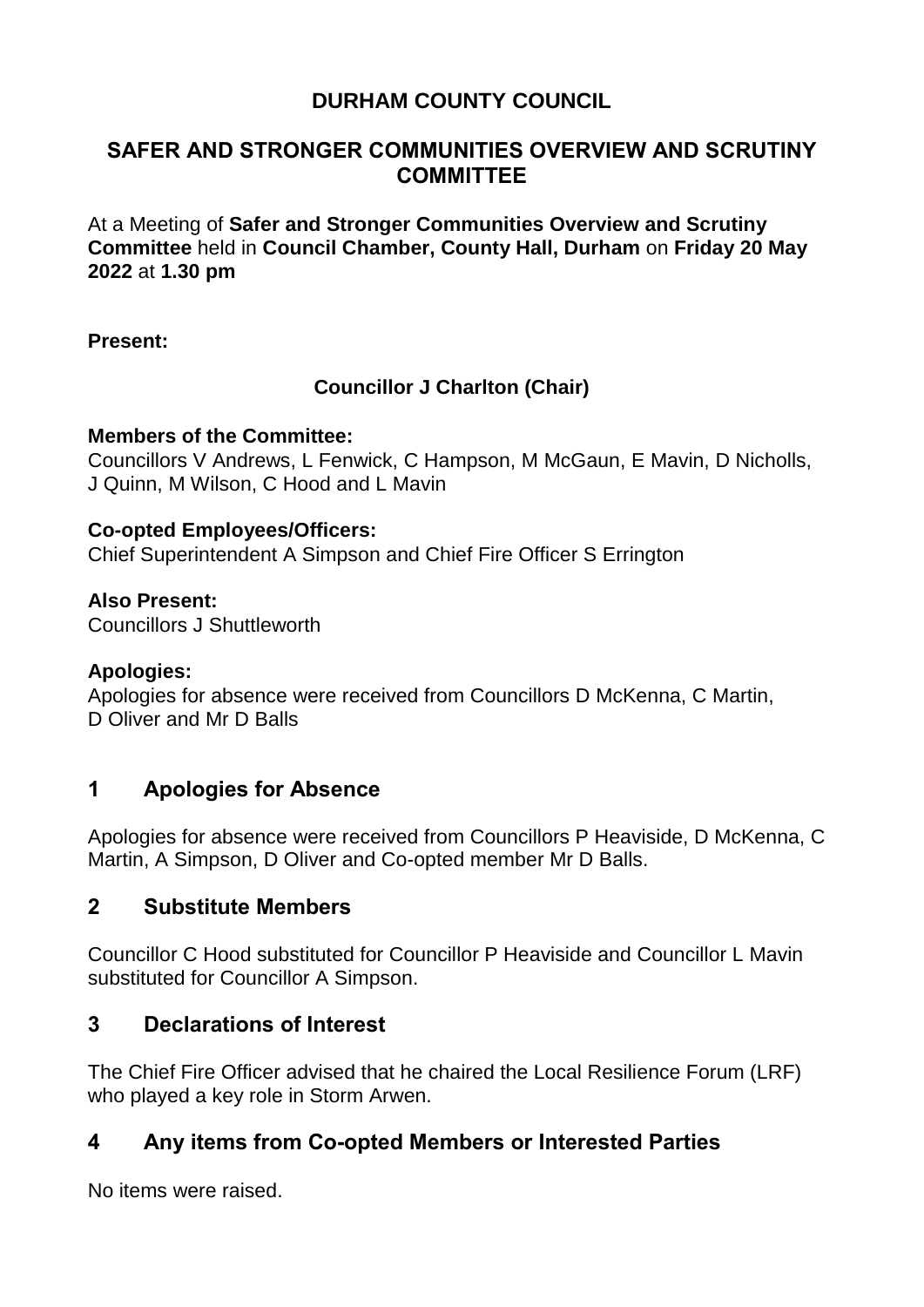# **5 Civil contingency planning and Storm Arwen review**

The Committee received a report of the Corporate Director of Neighbourhoods and Climate Change which provided background information on civil contingency and emergency planning arrangements and a review of the response to Storm Arwen (for copy see file of minutes).

The Strategic Manager Executive Support gave a presentation which provided members with an overview of:

- Overview of civil contingency and emergency planning arrangements in the county;
- Overview of Storm Arwen, impacts and response;
- De-briefs and review:
- Initial conclusions from review:
- Suggested improvement plan.

Members of the Committee were asked to note information contained within the report and presentation and were asked for their comments on the six areas of the suggested improvement plan:

- Review and expand the community resilience offering across the county;
- Improve incident planning and preparedness through emergency planning, training, and exercising processes;
- Review emergency response resources and establish qualifying criteria for future incidents;
- Review of communication and information sharing during incident response following the Joint Emergency Services Interoperability Principles (JESIP);
- Develop a protocol for the activation and use of council staff during an incident;
- Review strategic, tactical and operational decision making and governance.

### **1. Review and expand the community resilience offering across the county.**

Councillor Nicholls was pleased to see the level of detail in the report. He believed that there had been abandonment from central government and asked what the national government were going to do to help Local Authorities prepare for the future.

The Strategic Manager Executive Support advised that he was not aware of any additional money that had been provided, however explained the Bellwin Scheme where costs for significant incidents could be reclaimed from central government. He added that there had been a national review of the Civil Contingency Act and pilot funding had been provided through the Local Resilience Forum (LRF).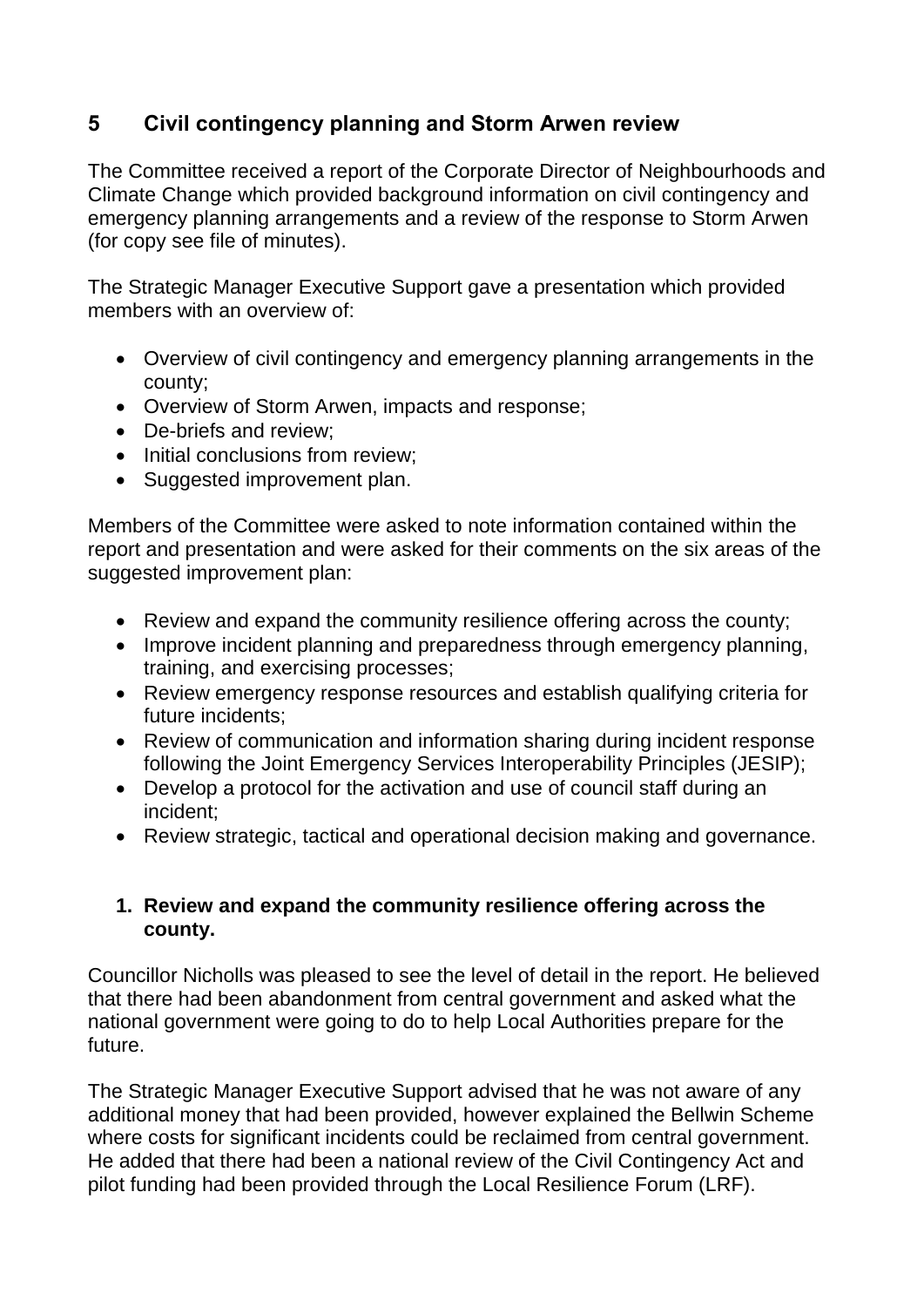The Chief Fire Officer advised that a great deal of work had been undertaken in this area. He accepted that there had been benign neglect regarding civil resilience but that the outlook was positive adding that the recent funding that had been provided to the LRF would help create new roles to support this work. He stated that the country was starting from a worse position than other European countries but that the vision from Government was to be the most resilient nation. He informed members that during Storm Arwen his team had approximately four calls with the Secretary of State and with the Prime Minister to identify improvements that could be made.

Councillor E Mavin noted that following Storm Arwen his local Parish Council had introduced a community resilience plan and believed that all town and parish councils should do the same. The Strategic Manager Executive Support noted that 31 enquiries had been responded to following Storm Arwen regarding assistance and support in developing community resilience plans. He confirmed that they were engaging town and parish councils regarding this and that this was important for the response.

Councillor Nicholls emphasised how incredible the response from local groups and parish councils had been to Storm Arwen and stressed the need for these groups to be properly equipped in future. He further explained, the benefits of alternative sources of power and how this had been utilised within community buildings, citing Tow Law Community Centre as an example of good practice.

### **2. Improve incident planning and preparedness through emergency planning, training and exercising processes.**

Councillor Quinn asked whether it was possible for members to receive training to enable them to signpost residents to the correct areas. The Strategic Manager Executive Support confirmed that training would be provided.

Further to the suggestion regarding training, Councillor Charlton asked if officers would deliver training sessions within schools to offer young people information on how they could react and help within their own communities. The Strategic Manager Executive Support agreed this was an area that needed to be increased. He explained that there had been a programme of visits to Primary Schools to provide information on planning and preparing yourself for things that could happen. He confirmed that they had also worked with the air cadets, fire cadets and sea cadets to work towards a credited award to raise young people's awareness of these issues. He also advised that this area needed to be significantly expanded and required a multi-agency approach.

#### **3. Review emergency response resources and establish qualifying criteria for future incidents**

Councillor Andrews commented that during Storm Arwen there were some residents who were dependent on electrical equipment for health reasons and were unable to access this due to the power cut. She asked whether it was possible to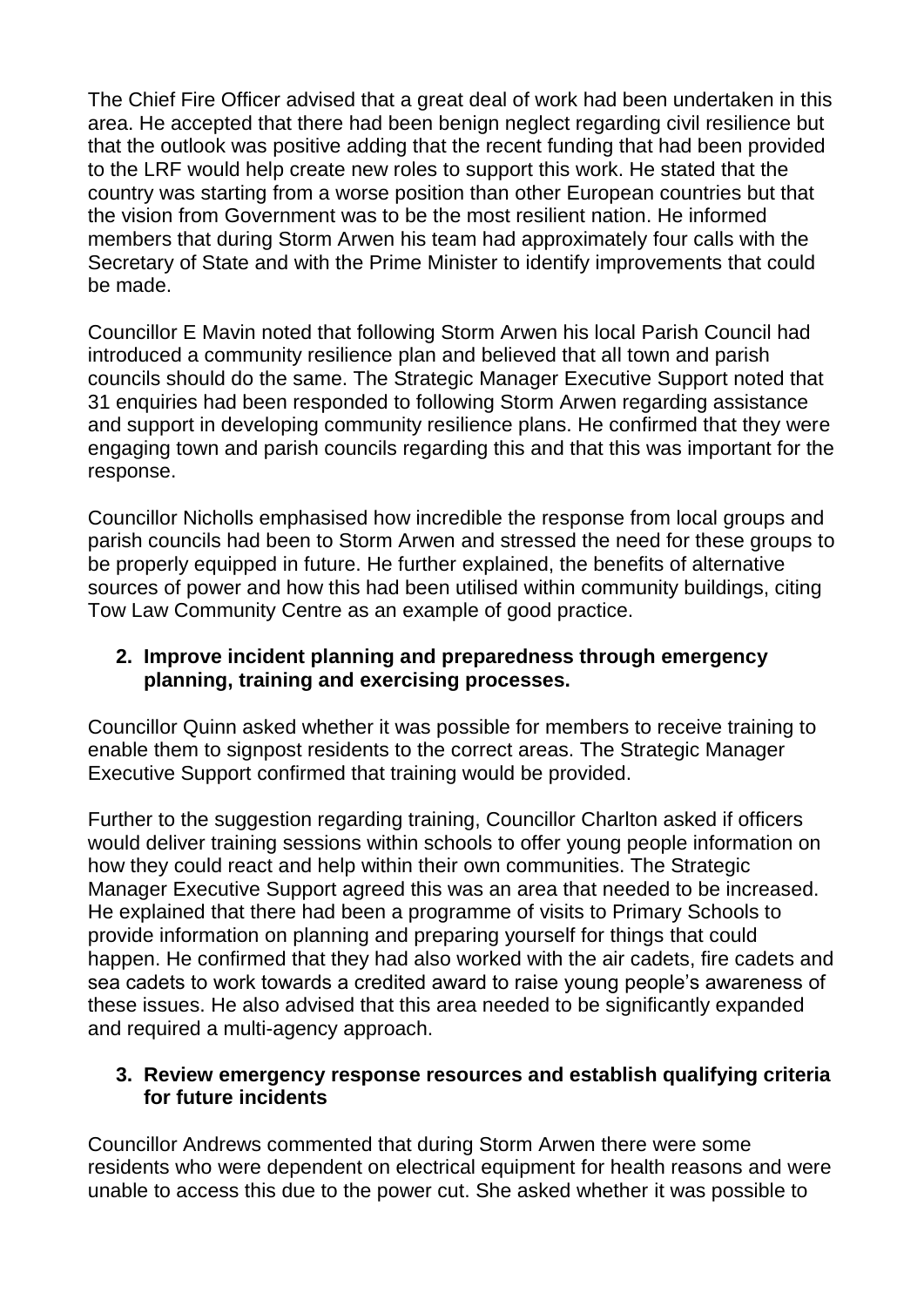collate a list of these people so that support could be given should the situation arise again. The Strategic Manager Executive Support confirmed that a joined-up list of vulnerable people was needed. He explained that different agencies had different lists and that these needed to be combined to allow people to be contacted or visited in the future.

In terms of the community welfare pack, Councillor E Mavin asked what was included. The Strategic Manager Executive Support explained that the packs were set up for Storm Arwen and included a range of items such as hot water bottles, hat, torch, butane powered heaters and camping stoves, hand warmers, rechargeable power packs, basic toiletries, covid tests, hand gel and wipes. In addition, unused self-heating food packs from officers who had attended COP22 were also given to residents following the storm. He noted that not all residents required all items and therefore packs were tailored to their individual needs. The packs were also provided to residents in the subsequent storms.

Councillor Nicholls noted that during Storm Arwen, the army targeted rural areas first to provide help, however he felt those that lived in rural areas were better equipped as most had a source of heat. Those who lived closer to the city were more dependent on electric and as dependency on electric was on the increase, he asked how people would stay warm should this happen again. The Strategic Manager Executive Support agreed that those in rural areas were used to short term power outages and bad weather and naturally had alternative sources of heating. He accepted that it was a real challenge to provide alternative heat sources to all when the scale of a power cut was as big as Storm Arwen. He explained that guidance and advice needed to be given to individuals on how they could prepare themselves and explained that he would also work with utility companies to restore power as soon as possible.

Councillor Charlton commented that there was a need to push solar powered companies to provide more affordable ways for homes to be to solar powered.

Councillor McGaun expressed that new housing companies should be targeted as new builds were solely dependent on electric. He suggested that housing regulations be changed to include solar panel on roofs.

#### **4. Review of communication and information sharing during incident response following the Joint Emergency Services Interoperability Principles (JESIP)**

In reference to point 4a of the improvement plan, Councillor Quinn advised that he had attempted to contact County Hall on the Saturday of Storm Arwen but to no avail. He stressed the need for staff to be contactable during weekends, particularly at times of emergency. The Strategic Manager Executive Support advised that an additional call number had been established, and that staff were also assigned to help but explained that the severity of the Storm was much greater than anticipated and that staff had been overwhelmed. The Strategic Manager Executive Support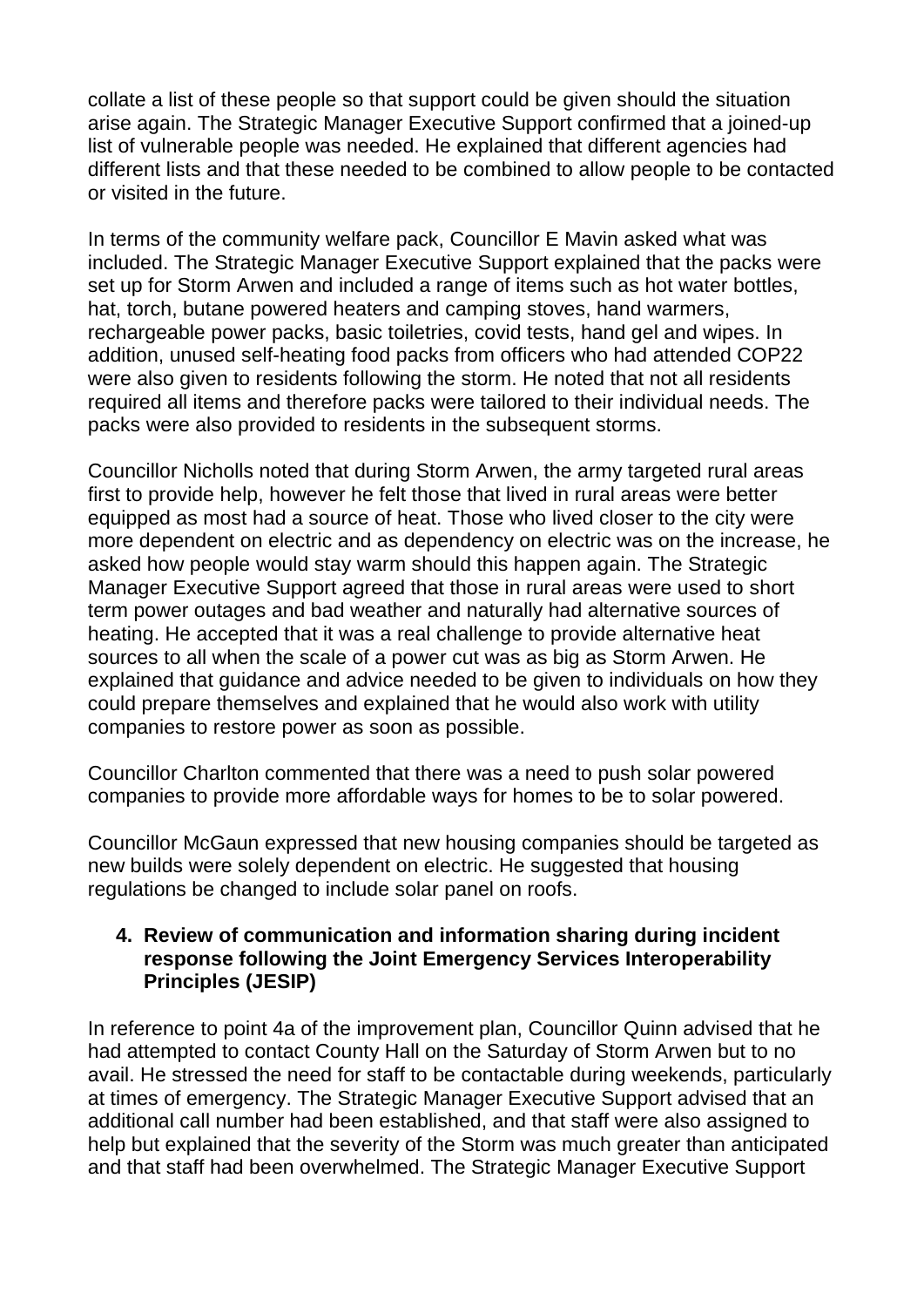further advised this area was also linked to Theme 5 of the suggested improvement plan.

Councillor McGaun noted that local communities worked incredibly well alongside blue light services but that the response from third party providers such as Northern PowerGrid had been poor. He commented that in times of crisis there is expectation management and noted that residents were given false information regarding timescales of the power cut. The Strategic Manager agreed and noted the need to engage with Northern PowerGrid more effectively and that their advice in future needs to be reliable and realistic. He confirmed that a major incident was declared by the LRF once the power cut had been longer than initially anticipated and some uncertainty on timing of reconnections.

Councillor E Mavin noted that during Storm Arwen, the same issues were reported multiple times. He suggested that in future, residents should report issues through their local councillor. Councillor Charlton agreed but noted that communication at that time was greatly affected.

Councillor Nicholls agreed that communication was a problem particularly from Northern PowerGrid. In terms of the Council receiving multiple calls, he asked whether it was possible to separate telephone calls made from members and council staff from telephone calls made from the public. The Strategic Manager Executive Support confirmed that a specific telephone number and email address had been created for members to report incidents.

Councillor Nicholls raised concerns regarding the methods of communication the Council used to update residents during Storm Arwen. He stated that most of the communication was provided via the internet but stressed that residents who had lost their power did not have access to the internet and therefore the information had not reached them.

The Strategic Manager Executive Support agreed and confirmed that this would be factored into the action plan. He advised that telephone workers had been provided with scripts to help give advice to callers and that information had also been shared with the media and broadcasting. He stated that the Council had done a great deal of work to help residents but that the key issue was with Northern PowerGrid. He advised that they were working through the LRF to address these issues and to improve their communication strategies for future emergencies.

In terms of Northern PowerGrid, Councillor Nicholls asked whether there was any legislation to identify what they legally must do. The Chief Fire Officer explained that stronger legislation was anticipated and will place utility companies into category one responders of the Civil Contingencies Act, rather than category two. The Strategic Manager Executive Support added that he had recently spoke with Northern PowerGrid who confirmed they were expecting the legislation soon.

#### **5. Develop a protocol for the activation and use of council staff during an incident.**